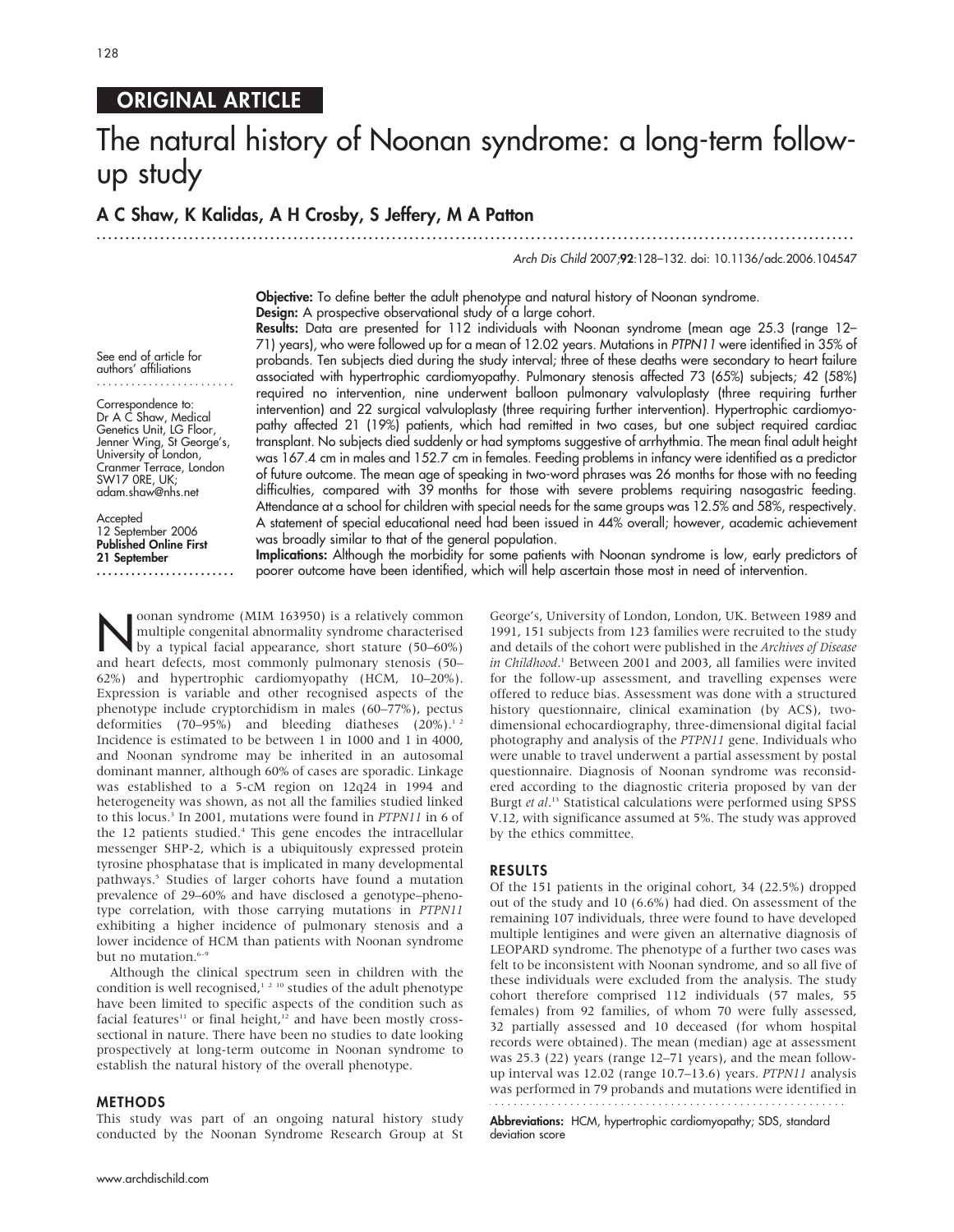| Exon           | <b>Nucleotide</b><br>substitution | Amino acid<br>substitution | Number of<br>probands |
|----------------|-----------------------------------|----------------------------|-----------------------|
| $\overline{2}$ | $124A \rightarrow G$              | Thr42A a                   | $\mathcal{P}$         |
| 3              | $181A \rightarrow G$              | Asp61Asn                   |                       |
| 3              | 182A→G                            | Asp61Gly                   |                       |
| 3              | $184T \rightarrow G$              | Tyr62Asp                   | $\overline{2}$        |
| 3              | $188A \rightarrow G$              | Tyr63Cys                   | 3                     |
| 3              | $218C \rightarrow T$              | Thr73Ile                   | $\overline{2}$        |
| 3              | $236A \rightarrow G$              | Gln79Arg                   | $\overline{2}$        |
| 3              | $317A \rightarrow C$              | Asp106Ala                  |                       |
| 7              | $844A \rightarrow G$              | Ile282Val                  |                       |
| 8              | $854T \rightarrow C$              | Phe285Ser                  |                       |
| 8              | $922A \rightarrow G$              | Asn308Asp                  | 10                    |
| 13             | $1510A \rightarrow G$             | Met504Val                  | $\overline{2}$        |

28 (35%) patients. Mutations were more common in familial cases and were found in 6 of 12 (50%) probands from affected families (50%) compared with 22 of 67 (33%) sporadic cases (33%). Table 1 gives a list of all identified mutations.

Analysis of the facial features captured by 3D imaging are published elsewhere.<sup>14</sup> Table 2 shows the cause and age of death for the 10 patients who were deceased.

#### Growth

Height standard deviation score (SDS) was calculated for all individuals with available growth data from ascertainment and follow-up using UK standard data. The mean SDS of 92 subjects at ascertainment was –2.184 (range –6.968 to +0.940), and the mean of 64 subjects at follow-up was –1.755 (range – 6.209 to +1.395). Growth data were available from both ascertainment and follow-up on the same individual in 56 cases. Table 3 shows the mean height SDS in these subjects, the data being grouped by growth hormone treatment and genotype. No statistically significant differences were detectable between the two groups. Although the group with PTPN11 mutations had a similar mean height SDS, the distribution was much narrower, with all cases between –4 and 0 SDS compared with a range of –7 to +1 for the no mutation group.

There were 53 subjects who had reached their final adult height at follow-up. The mean final height of the 25 males and 28 females was 167.4 and 152.7 cm, respectively. Growth hormone treatment had been given to seven men and three women, and once these individuals were excluded, mean final heights were 169.8 cm (male  $n = 18$ ) and 153.3 cm (female  $n = 25$ ). The seven men and three women who had been treated with growth hormone in childhood were shorter than the untreated group both before and after treatment, but represent an insufficient sample to perform meaningful analysis. When grouped by genotype, the final height in those with a PTPN11 mutation was approximately 4 cm less than those without a

| Cause of death                     | Age (years) |
|------------------------------------|-------------|
| Secondary to severe HCM            | 0.1         |
| Secondary to severe HCM            | 5           |
| Halothane-induced hepatitis        | 5           |
| Road traffic accident              | 8           |
| Complications after spinal surgery | 17          |
| Cerebral haemorrhage               | 20          |
| Secondary to severe HCM            | 24          |
| Breast cancer                      | 45          |
| Road traffic accident              | 45          |
| Ischaemic heart disease            | 61          |

mutation in both sexes, but the difference was not statistically significant.

The mean adult occipitofrontal circumference was 56.4 cm in males (range 50–64 cm) and 54.9 cm in females (range 52– 59 cm).

#### Cardiovascular

Pulmonary stenosis was present in 73 (65%) individuals overall, and was more prevalent in those with PTPN11 mutations (table 4). No intervention had been required to relieve the stenosis in 42 (58%) subjects. Percutaneous balloon valvuloplasty had been performed as a primary procedure in nine individuals; three of these went on to have an open valvuloplasty at a later date. Open surgical valvuloplasty was performed as a primary procedure in 22 cases, and three of these individuals required a repeat procedure.

HCM was present in 21 (19%) patients; nine also had pulmonary stenosis, one had an atrial septal defect and one had a ventricular septal defect. Mortality was high in this group, with five subjects dying during the follow-up interval, three from complications relating to their cardiac condition. All the cardiac-related deaths were secondary to progressive heart failure. No subject had a sudden unexpected cardiac arrest or symptoms suggestive of an arrhythmia. Given the mean followup interval of 12.02 years, the annual cardiac-specific mortality in the HCM group was  $1.2\%$ .  $\beta$ -Blocker therapy had been prescribed in 9 (43%) subjects. Amiodarone had been given to one individual who later had a heart transplant. Two patients had a remission of their HCM, to the point at which  $\beta$ -blocker therapy was withdrawn. Surgical myectomy as a treatment for HCM had been performed in one case at ascertainment and in one further case at follow-up. Heart transplantation had been performed in two subjects at ascertainment and in one further patient at follow-up. Table 4 gives the genotype–cardiac phenotype data.

#### Feeding difficulties

At ascertainment, infant feeding histories were obtained and a feeding difficulty score derived, based on the level of problems experienced in the first months of life  $(0 = no$  problems;  $1 =$  weak suck, each feed takes  $>1$  h; 2 = weak suck and vomiting after 50% of feeds or more;  $3 =$  nasogastric tube feeding for  $\geq 2$  weeks in a term infant). A feeding score obtained from the original study data was available for 104 of the follow-up group. The null hypothesis that feeding score had no long-term association was tested for each outcome measure using the Mann–Whitney U test (ranked feeding score  $\nu$ categorical variable) or Kruskal–Wallis test (ranked feeding score  $\nu$  continuous variable). Table 5 summarises these results.

#### Education and employment

On enquiry about education, 78 of 107 (73%) individuals reported having attended mainstream school, with 23 of them requiring extra help or tuition, and 29 (27%) reported having attended a school for children with learning difficulties. A statement of special educational need had been issued to 44%. Prevalence of PTPN11 mutations was similar in each group.

Of the 80 individuals who had completed their education, 13 (16%) had no qualifications, 5 (6%) had completed a life-skills course, 9 (11%) had vocational qualifications, 34 (43%) reached GCSE (UK examination sat at age 16 years) grade C or higher in at least one subject, six (8%) achieved A-level qualifications (UK examination sat at age 18 years) and 13 (16%) had a higher educational qualification. Data from the Office for National Statistics (Newport, UK) for a comparable year (2002) show that 15% of the UK working age population had no qualifications, 14% had vocational or other qualifications, 22%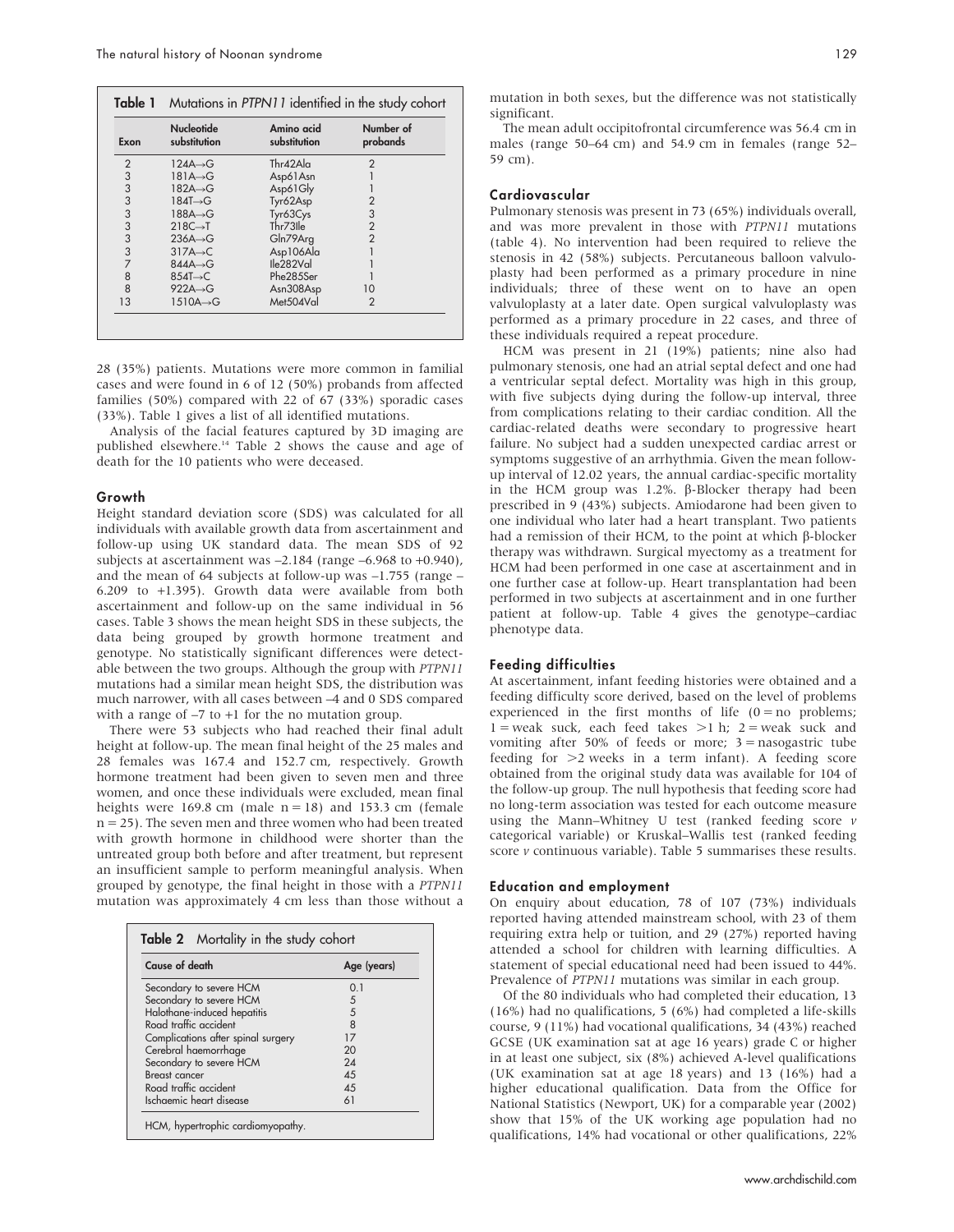|              |              | Mean (SD) height            |                  |
|--------------|--------------|-----------------------------|------------------|
|              | $\mathsf{n}$ | <b>SDS</b> at ascertainment | SDS at follow-up |
| All cases    | 56           | $-2.07(1.66)$               | $-1.88(1.58)$    |
| No GH        | 43           | $-1.75(1.47)$               | $-1.67(1.50)$    |
| $PTPN11 +$   | 14           | $-1.99(1.08)$               | $-1.65(1.10)$    |
| $PTPN11 -$   | 27           | $-1.69(1.67)$               | $-1.73(1.72)$    |
| GH treatment | 12           | $-3.41(1.63)$               | $-2.70(1.74)$    |
| $PTPN11 +$   | 3            | $-3.33(0.60)$               | $-2.27(0.67)$    |
| $PTPN11 -$   | 7            | $-3.40(2.15)$               | $-2.99$ (2.25)   |

had attained GCSE grades A–C, 24% had A levels and 25% had a higher educational qualification.

Of those with Noonan syndrome who were no longer in fulltime education, 32 (60%) were in full-time employment, 7 (13%) in part-time employment, 4 (8%) in sheltered employment, 2 (4%) unemployed and 8 (15%) unable to work due to disability. Of the overall cohort, 26% were registered disabled and 36% received some form of disability benefit.

Quality of life is a subjective variable and is difficult to measure, but most patients felt their quality of life was satisfactory or good, with only 15% reporting it was poor. A lack of social life, or an inability to fit in, was cited as the main problem. Further psychological studies on young adults with Noonan syndrome are ongoing.

## Maxillofacial abnormalities

Orthodontic work had been performed in 37 of 72 (51%) patients to correct dental overcrowding, compared with 14% in the general UK population (Office of National Statistics). Dental caries was a common cause of dental morbidity, with 11 of 72 (15%) patients requiring extractions due to caries.

One patient had a mandibular tumour that was surgically resected and histologically confirmed to be a giant-cell tumour. This patient harboured a mutation in exon 3 of PTPN11  $(317A\rightarrow C)$ , as did two other members of his family who did not have giant-cell lesions. The patient's phenotype was otherwise typical of Noonan syndrome and he did not exhibit any of the unusual features said to be characteristic of Noonan-like/ multiple giant-cell lesion syndrome.<sup>15</sup>

|                                                     | $PTPN11 + ve$                                                                                                            | PTPN11-ve     | Pearson $\chi^2$<br>p value |
|-----------------------------------------------------|--------------------------------------------------------------------------------------------------------------------------|---------------|-----------------------------|
| <b>PS</b>                                           | 27/35 (77%)                                                                                                              | $35/63$ (56%) | 0.034                       |
| <b>HCM</b><br><b>Mutations</b>                      | $4/35(11\%)$<br>$181G \rightarrow A$<br>$218C \rightarrow T$<br>$922A \rightarrow G$<br>$1510A \rightarrow G$            | 16/63 (25%)   | 0.10                        |
| <b>ASD</b><br><b>Mutations</b><br>(number of cases) | 7/35 (20%)<br>$124A \rightarrow G(2)$<br>$182A \rightarrow G(1)$<br>922A $\rightarrow$ G (3)<br>$1510A \rightarrow G(1)$ | $8/63$ (13%)  | 0.336                       |

ASD, atrial septal defect; HCM, hypertrophic cardiomyopathy; PS, pulmonary stenosis.

# Infertility/genital abnormalities

Hormone injections had been given to 6 of 97 (6%) individuals to induce pubertal development. In those not receiving exogenous sex hormones, puberty commenced at a mean age of 14.5 years in males and 14 years in females with a range of 10–18 years in both sexes.

Of the 18 individuals who had had or were trying to have children, 12 (67%) had experienced no problems, 2 (11%) had one miscarriage, one had a history of recurrent miscarriages, one pregnancy ended in stillbirth and one woman had difficulty conceiving. One male had a low sperm count. Too few of the subjects had considered starting a family for the effect of cryptorchidism on fertility to be assessed.

## Coagulation abnormalities

A history of easy bruising or bleeding tendency was noted at both assessments. Most subjects ( $n = 70$ , 79%) gave the same history of bleeding at follow-up. The prevalence of PTPN11 mutations in those without a history of easy bruising was 19% compared with 47% of those with a history of easy bruising or abnormal bleeding (Mann–Whitney  $p = 0.015$ ). A subcohort of 72 individuals from the original study had undergone a limited coagulation factor analysis (activated partial thromboplastin time, factors VIII, XI and XII), and these data were compared with genotype data acquired at follow-up. A range of both isolated and combined partial factor deficiencies were identified, but no correlation with genotype was noted.

#### Ocular abnormalities

Refractive errors affected 71% (39 of 69) patients, of whom 53% had myopia, 14% hypermetropia and 13% astigmatism. There was no relationship between eye abnormality and genotype.

#### Lymphatic abnormalities

Lymphoedema affected the lower limbs of two patients. One had onset of symptoms in late childhood and had distressing lymph leakage from several sites on the skin; this man had a PTPN11 (182A $\rightarrow$ G) mutation. The other individual had severe lower limb lymphoedema from early childhood that affected his mobility, and responded poorly to treatment such as manual lymphatic drainage and bandaging. No mutation was identified in this boy.

One further patient with a  $124A \rightarrow G$  mutation in *PTPN11* had recurrent problems with lymph leakage from a skin fistula in the inguinal region. He had abnormal lymphatic architecture on lymphoscintogram, but no lymphoedema.

#### Skeletal abnormalities

Scoliosis was reported in 20 (13%) of the original cohort. Surgical intervention had since been performed in one subject, but the scoliosis remained mild and non-progressive in the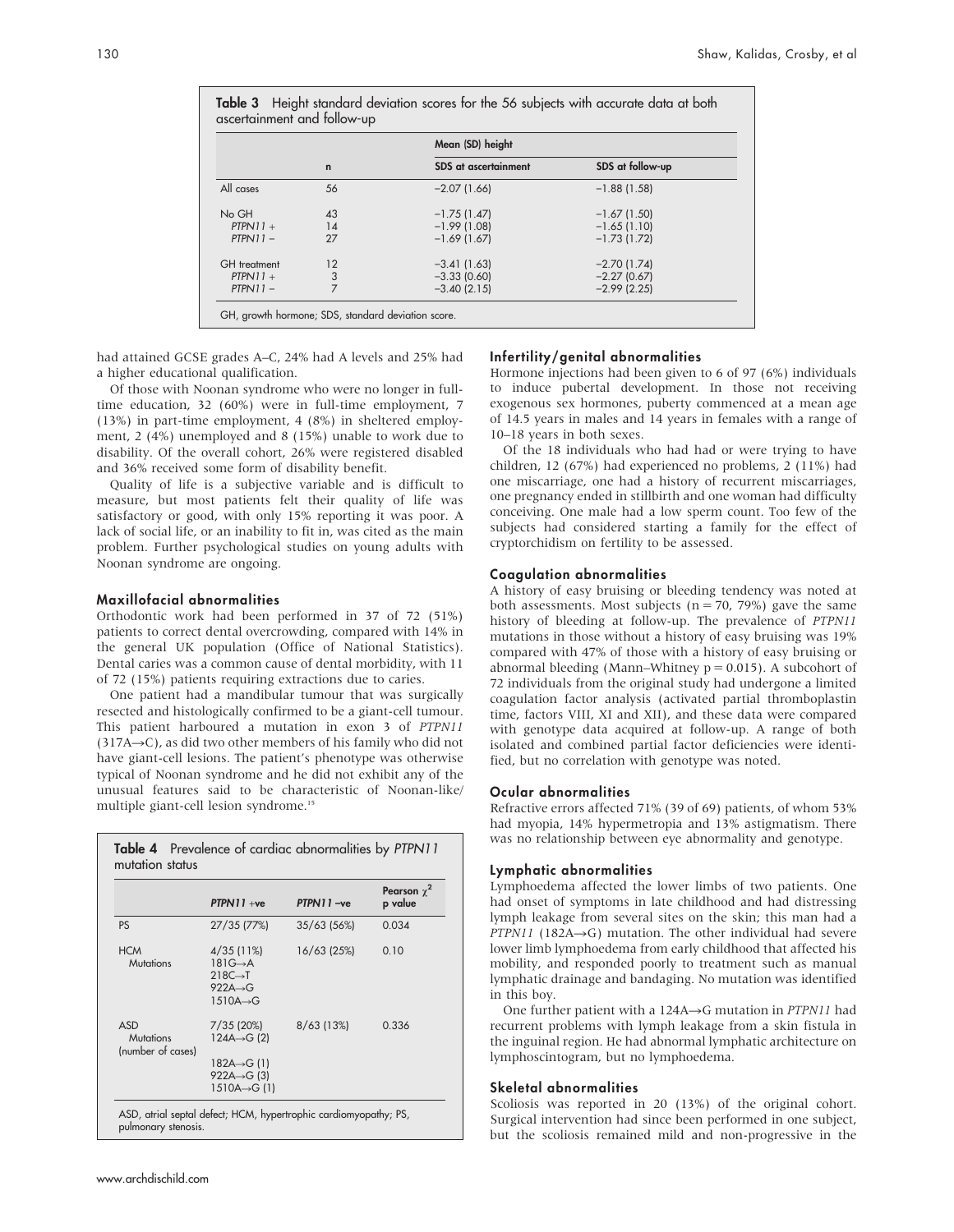| Table 5 Outcome measures compared with infant feeding                                         |                                                   | difficulties score (0-3)                                                             |                                                                                                                            |                                                                               |                                                                                                         |         |
|-----------------------------------------------------------------------------------------------|---------------------------------------------------|--------------------------------------------------------------------------------------|----------------------------------------------------------------------------------------------------------------------------|-------------------------------------------------------------------------------|---------------------------------------------------------------------------------------------------------|---------|
|                                                                                               |                                                   |                                                                                      |                                                                                                                            |                                                                               | Statistical method                                                                                      | p Value |
| PTPN11 mutation                                                                               |                                                   |                                                                                      |                                                                                                                            |                                                                               |                                                                                                         |         |
| Jnderwent speech therapy                                                                      |                                                   |                                                                                      |                                                                                                                            |                                                                               |                                                                                                         |         |
| Statement of special educational need                                                         | 8/30<br>6/23<br>4/32                              |                                                                                      |                                                                                                                            |                                                                               |                                                                                                         |         |
| Attended special needs school                                                                 |                                                   |                                                                                      |                                                                                                                            |                                                                               |                                                                                                         |         |
|                                                                                               | $\overline{O}$<br>26.7 (23.1                      |                                                                                      |                                                                                                                            |                                                                               |                                                                                                         |         |
| Mean age of speaking in two-word phrases (months)<br>Mean age of walking (months)             | $\frac{30.3}{21.7}$<br>$\mathbf{c}$<br>18.0(14.3) | $3/12$<br>$4/14$<br>$3/11$<br>$1/14$<br>$23.9$ (20.0 to 27.8)<br>19.8 (13.4 to 26.7) | $\frac{10/26}{13/31}$<br>$\frac{13/31}{11/25}$<br>$\frac{10/29}{22.8}$ $\frac{28.3 \text{ to } 37.4}{22.6}$ [18.4 to 26.8] | 8/21<br>15/24<br>17/24<br>14/24<br>39.5 (32.8 to 32.2)<br>36.2 (20.2 to 32.2) | $z=0.416*$<br>$z=2.718*$<br>$z=3.215*$<br>$z=3.923*$<br>$x^2=18.092t$ , df = 3<br>$x^2=6.979t$ , df = 3 |         |
| Values in parentheses are 95% CI for the mean.<br>*Mann-Whitney U test. +Kruskal-Wallis test. |                                                   |                                                                                      |                                                                                                                            |                                                                               |                                                                                                         |         |

others. Two patients were affected with rheumatoid arthritis, and three patients described a generalised polyarthropathy with onset in their fourth decade.

#### Neurological abnormalities

Recurrent convulsions were reported in 20 (13%) of the original cohort. Some of these individuals dropped out of the study, and two subjects developed seizures in the follow-up interval, giving a prevalence of 11/112 (10%) in the follow-up sample. Several seizure types were reported and the mean age of onset was 11 (range 3–19) years. PTPN11 mutations were identified in two subjects with seizures.

# Hearing impairment

All except four patients, who had hearing loss due to serous otitis media, reported normal hearing at follow-up. These four individuals had unilateral or asymmetric bilateral conductive deafness. Sensorineural deafness affected three patients, and mixed conductive/sensorineural hearing loss was present in two. The symptoms in these five cases had been nonprogressive since the initial assessment. One patient with profound sensorineural deafness had a PTPN11 mutation  $(124A \rightarrow G)$ . No patient had undergone cranial imaging to investigate the underlying pathology.

## **DISCUSSION**

The adult phenotype of genetic syndromes is inadequately described and follow-up studies are rare. This study has collected longitudinal data on a large and well-characterised cohort of individuals with Noonan syndrome. Of the original 151 patients in the study group, follow-up data are available for 116 (77%). This clearly leaves potential for bias as those who dropped out may comprise a distinct subgroup with different morbidity. However, no differences in phenotype between those who dropped out of the study and those who did not were detectable when comparing data collected at ascertainment.

The prevalence of PTPN11 mutations in the cohort was 35%. Musante et al found mutations in 29% of probands,<sup>8</sup> Sarkozy et al in 32%,<sup>9</sup> Tartaglia et al in 45%<sup>6</sup> and Zenker et al in 60%.<sup>7</sup> The differences between cohorts may be due to ascertainment bias, because of the different diagnostic criteria used and the proportion of cases with pulmonary stenosis (giving a higher mutation prevalence) and HCM (lower prevalence) in each cohort.

The mean final height in this study is greater than reported previously, 169.8/153.3 cm (male/female) compared with 161.0/ 150.5  $cm^{16}$  and 162.5/152.7  $cm^{17}$  This could be due to several factors such as an increase in the background population height over time, ascertainment bias of more severely affected adults in previous studies, or population cohort differences. The correlation between PTPN11 mutations and short stature reported by others7 18 19 could not be confirmed; rather the non-mutation group had a broader spread of height SDS, perhaps suggesting that they represent a heterogeneous group, compared with the narrow distribution seen in the PTPN11 group.

Although most of those with pulmonary stenosis have required no intervention to relieve the stenosis, about a third have undergone open surgery or repeat procedures. This is comparable to other smaller series of patients with Noonan syndrome, and Noonan syndrome is recognised as a risk factor for progressive pulmonary stenosis because of the high prevalence of valve dysplasia.<sup>20 21</sup> The natural history of the HCM in Noonan syndrome seems to be different from nonsyndromic HCM, with a similar annual mortality but with a notable absence of sudden death or rhythm disturbances. This is perhaps surprising given that the histological appearance of myocardial disarray is not distinguishable.<sup>22</sup>